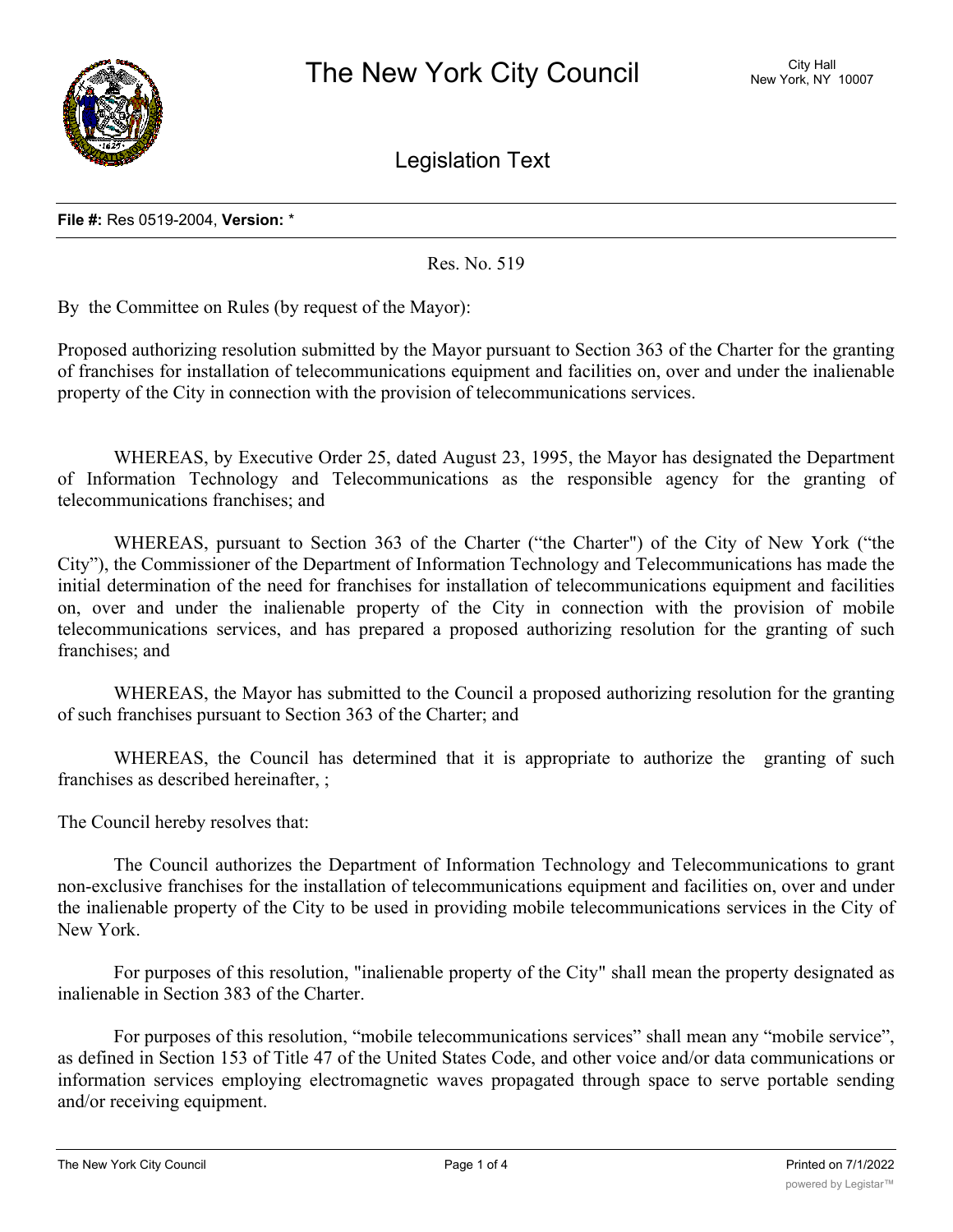The public services to be provided under such franchises shall be mobile telecommunications services.

The authorization to grant franchises pursuant to this resolution shall expire on the fifth anniversary of the date on which this resolution is adopted by the Council (the "Expiration Date"). No franchises shall be approved pursuant to this resolution by the Department of Information Technology and Telecommunications, the Franchise and Concession Review Committee, or the Mayor pursuant to this resolution after the Expiration Date.

Prior to the grant of any such franchise, a Request For Proposals ("RFP") or other solicitation shall be issued by the Department of Information Technology and Telecommunications. Prior to issuing any such RFP or other solicitation, all necessary environmental and land use review shall be conducted in accordance with City Environmental Quality Review ("CEQR") and Section 197-c of the Charter. The criteria to be used by the Department of Information Technology and Telecommunications to evaluate responses to such RFPs or other solicitation shall include, but not be limited to, the following to the extent permitted by law:

- (1) the adequacy of the proposed compensation (which may include monetary and/or in-kind compensation, as provided in the applicable RFP or other solicitation) to be paid to the City for the use of City property;
- (2) the ability of the respondent(s) to maintain the property of the City in good condition throughout the term of the franchise;
- (3) the consistency of the response(s) to the City's management of local rights-of-way activities, plans and goals.

In no event, however, shall the Department of Information Technology and Telecommunications include any criteria in any such RFP or other solicitation which the City would be preempted, pursuant to federal law, from thus including; and in no event shall the Department of Information Technology and Telecommunications apply any criteria to be included in any such RFP or other solicitation in a manner which the City would be preempted, pursuant to federal law, from thus applying.

Any franchise granted pursuant to this authorizing resolution shall be by written agreement which shall include, but not be limited to, the following terms and conditions to the extent permitted by law (provided, however, that no term or condition, whether or not listed hereafter, shall be included in a written franchise agreement if the City is preempted, by federal law, from including such a term or condition in such agreement, and provided that no term or condition, whether or not listed hereafter, shall be included in a written franchise agreement in a form or manner which the City is preempted by federal law from using with respect to such agreement):

- (1) the term of the franchise, including options to renew if any, shall not exceed fifteen (15) years;
- (2) the compensation to be paid to the City shall be adequate and may include monetary or in-kind compensation or both;
- (3) the franchise may be terminated or cancelled in the event of the franchisee's failure to comply with the material terms and conditions of the agreement;
- (4) a security fund shall be established to ensure the performance of the franchisee's obligations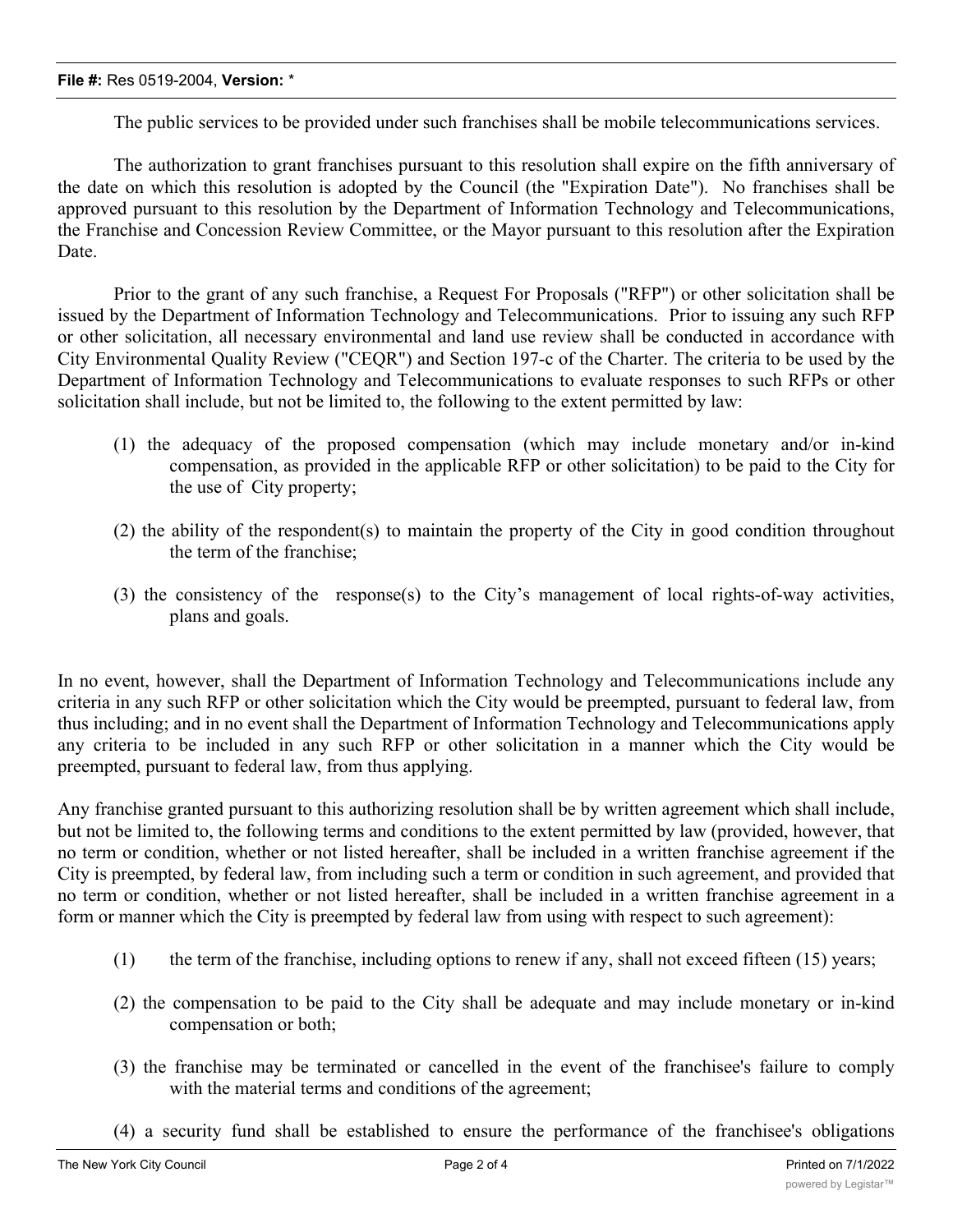under the agreement;

- (5) the City shall have the right to inspect the facilities of the franchisee located on the inalienable property of the City and to order the relocation of such facilities as appropriate at the direction of the applicable agency;
- (6) there shall be adequate insurance and indemnification requirements to protect the interests of the public and the City;
- (7) there shall be provisions to ensure access by the City to books and records of the franchisee as necessary or appropriate to review and/or enforce compliance with the franchise agreement;
- (8) there shall be provisions to ensure quality workmanship and construction methods in the use of the inalienable property;
- (9) there shall be provisions containing the agreements required pursuant to paragraph 6 of subdivision (h) of Section 363 of the Charter relating to collective bargaining and other matters;
- (10) there shall be provisions requiring the franchisee to comply with City laws, regulations and policies related to, but not limited to, employment, purchasing and investigations;
- (11) there shall be provisions to restrict the assignment or other transfer of the franchise without the prior written consent of the City and provisions to restrict changes in control of the franchisee without the prior written consent of the City;
- (12) there shall be remedies to protect the City's interest in the event of the franchisee's failure to comply with the terms and conditions of the agreement;
- (13) all franchisees shall be subject to review under the City's Vendor Information Exchange System ("VENDEX");
- (14) franchisees shall be required to hold any applicable licenses and permits required by the New York State Public Service Commission and the Federal Communications Commission.
- (15) there shall be provisions preserving the right of the City to perform public works or public improvements in and around those areas subject to the franchise;
- (16) there shall be provisions requiring the franchisee to protect the property of the City, and the delivery of public services that utilize the property of the City, from damage or interruption of operation resulting from the construction, operation, maintenance, repair or removal of facilities, equipment or other improvements related to the franchise; and
- (17) there shall be provisions designed to minimize the extent to which the public use of the streets of the City are disrupted in connection with the construction of improvements relating to the franchise.